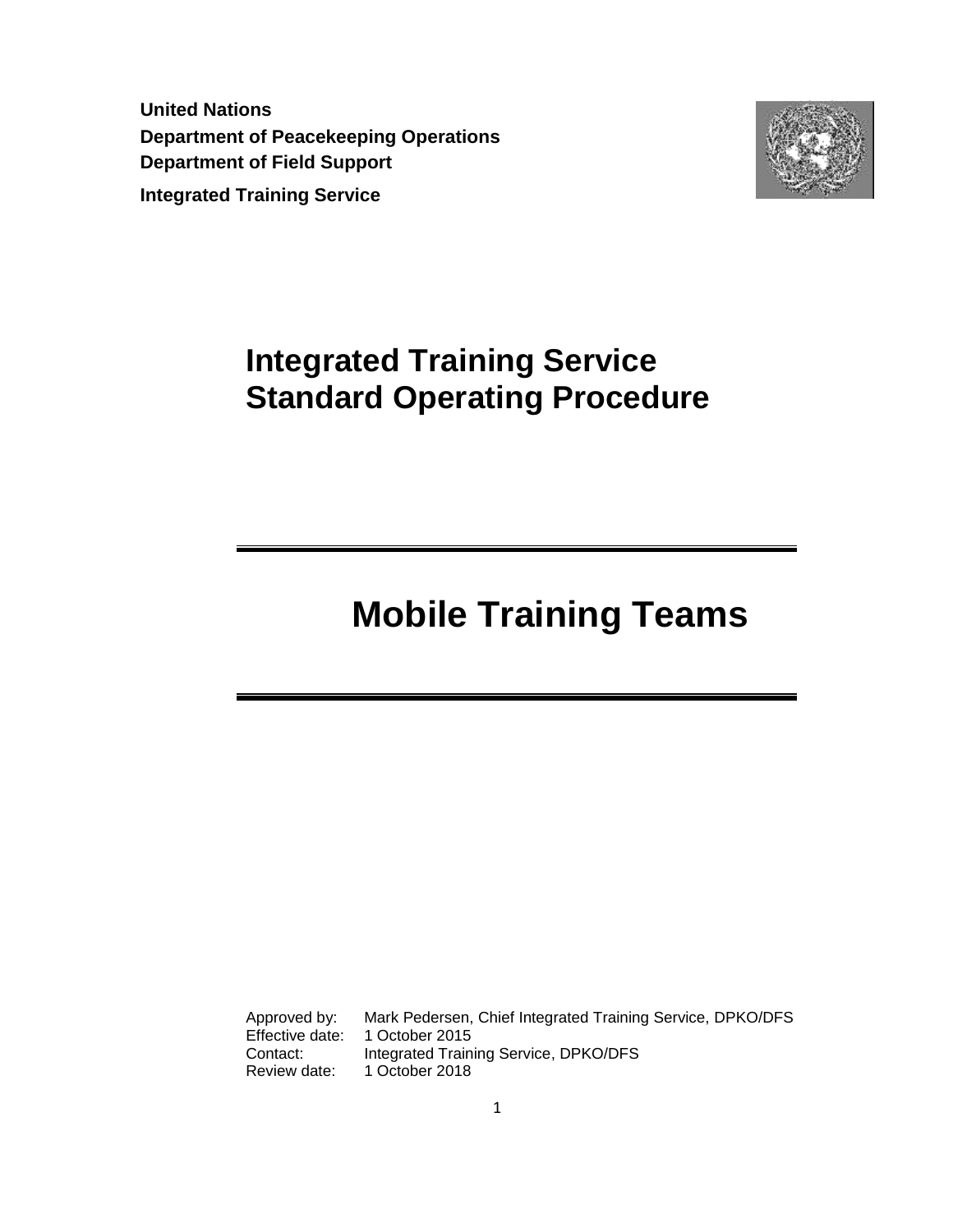# **STANDARD OPERATING PROCEDURE FOR MOBILE TRAINING TEAMS (MTT)**

- **A. Purpose**
- **B. Scope**
- **C. Rationale**
- **D. Procedures**
- **E. Terms and definitions**
- **F. References**
- **G. Monitoring and compliance**
- **H. Contact**
- **I. History**

# **ANNEXURE**

Annex 1. Outline "Initiating, Assembling, Deploying and Evaluating MTTs" Annex 2. Template "Request for/ Offer of Technical Training Support (MTT Deployment)" Annex 3. Template "Terms of Reference for Mobile Training Team" Annex 4. Template "Agreement for Experts on Mission"

#### **A. PURPOSE**

- 1. This Integrated Training Service (ITS) standard operating procedure (SOP) provides standardized instructions for initiating, assembling, deploying and evaluating Mobile Training Teams (MTTs) to Member States and associated peacekeeping training institutions (PKTI) in order to provide direct support to their military and/or police UN peacekeeping pre-deployment training (PDT) programmes.
- 2. The purpose of this SOP is to establish a mechanism by which Department of Peacekeeping Operations and Department of Field Support (DPKO/DFS) can provide targeted assistance in the form of a Mobile Training Team to address specific technical or operational pre-deployment training needs of an individual Troop or Police Contributing Country (TCC/PCC). MTTs may also be deployed to address time-critical and specific training and capability development needs during different life cycles of a mission, including in preparation for re-hatting uniformed personnel to serve as UN peacekeepers.

# **B. SCOPE**

3. The Integrated Training Service of the Policy, Evaluation and Training Division (ITS/DPKO-DFS) has the lead responsibility within DPKO and DFS for responding to requests for specific technical or operational peacekeeping training support, as well as coordinating an appropriate response utilizing, as necessary, expertise and advice from both within and outside UN headquarters, UN peacekeeping operations in the field, UN agencies, funds and programmes, and the MTT Roster. ITS/DPKO-DFS also has the lead responsibility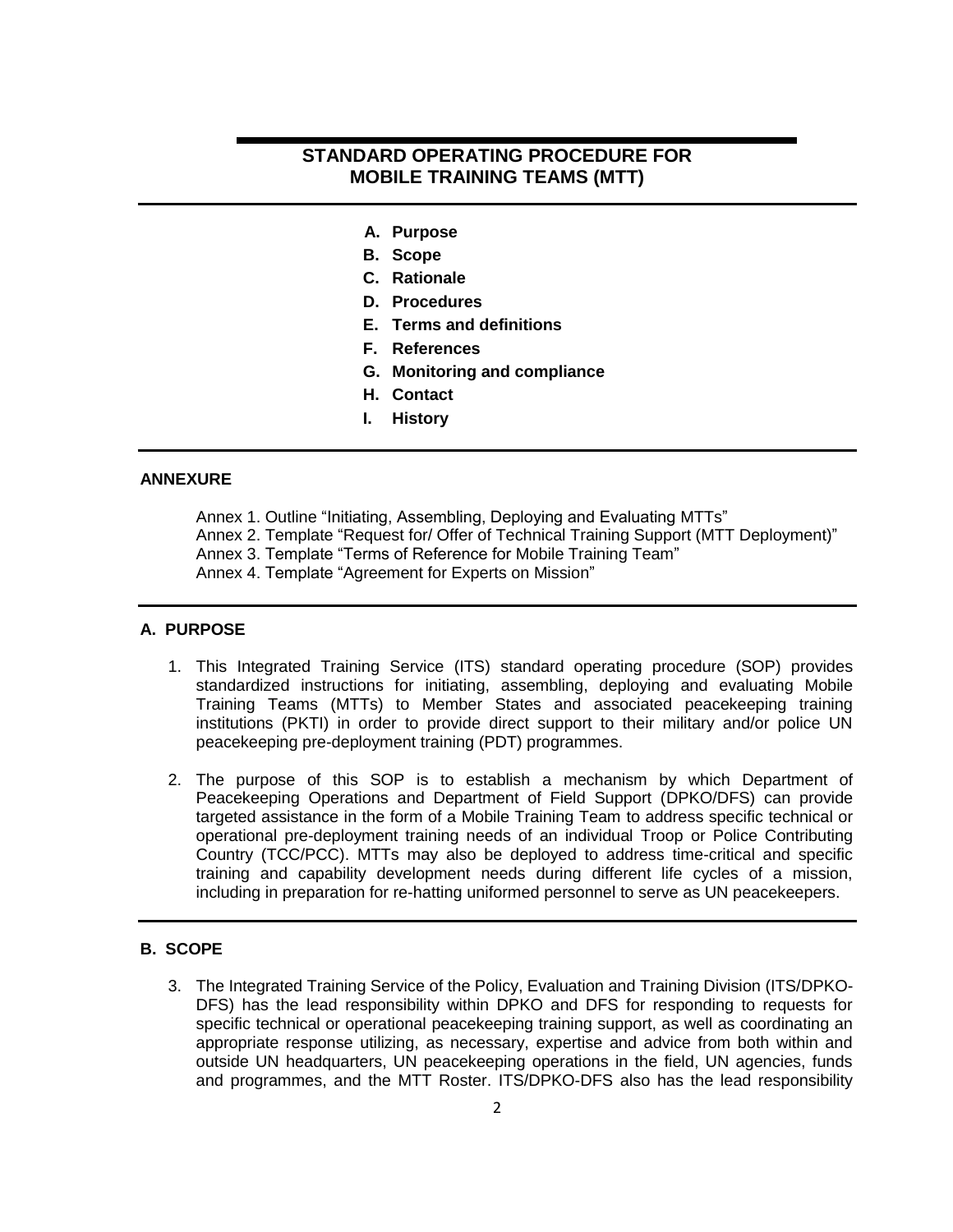when a need to provide specific technical peacekeeping training support to a field mission, a Member State, a group of Member States or associated PKTIs is either identified by DPKO/DFS or requested by the Member State or the mission.

4. This SOP shall apply to MTTs initiated by ITS/DPKO-DFS with support as appropriate from the Office of Military Affairs (OMA) and the Police Division (PD) and other DPKO/DFS offices to address requests for specific technical or operational peacekeeping training support for military and police UN peacekeeping PDT programmes. This SOP shall also apply to relevant DPKO/DFS or mission personnel, or staff of the UN Secretariat, agencies, funds or programmes with relevant subject matter and training expertise related to the UN Peacekeeping Pre-deployment Training Standards, who may be requested to participate in a Mobile Training Team.

# **C. RATIONALE**

- 5. The context for the provision of technical peacekeeping training support through the establishment and short-term deployment of an MTT is explained in the DPKO/DFS Policy on Military and Police Pre-Deployment Training for Peacekeeping Operations (2009).
- 6. In providing support to Member States carrying out pre-deployment training, DPKO/DFS shall seek to encourage the application of adult learning, mentoring, advising and capacitybuilding principles and problem solving approaches. DPKO/DFS shall also encourage Member States and associated PKTIs to share training materials, knowledge and practices in order to facilitate the identification and adoption of best practices in peacekeeping training.

#### **D. PROCEDURES**

- 7. A Mobile Training Team is defined as an on-site technical assistance team, comprised of UN and non-UN peacekeeping training experts, led by ITS/DPKO-DFS and deployed under specific terms of reference (ToR) for a limited period of time to address specific predeployment training and capability development needs. The Team Leader shall be an ITS staff member/trainer or ITS-designated trainer who has the overall responsibility for the delivery of outputs and services specified in the ToR, team supervision, performance evaluation, follow up and reporting.
- 8. Strengthening the capacity and professionalism of the Mobile Training Teams shall be a deliberate and continuous effort of the ITS/DPKO-DFS. After-action team performance reports are to be analyzed and used for continuous improvement. UN trainers and seconded officers/trainers to the ITS who serve as members of MTTs are encouraged to share experiences and lessons-learned regularly and/or at the end of their assignment. All new trainers, including new seconded officers of ITS/DPKO-DFS shall complete training of trainers on Core Pre-Deployment Training Materials (CPTMs), presentation skills and other training as deemed necessary either formally or informally within the first three months of their assignment to refresh and align their technical skills and methodology to the UN standards.
- 9. Non-UN peacekeeping training experts shall be selected preferably from the MTT Roster and deployed under a legal status of Experts on Mission (EoM), see paragraph 27. The MTT Roster is a tool to ensure that a pool of qualified peacekeeping training experts, who have been recently trained by ITS, can be requested to deploy. Selection criteria for the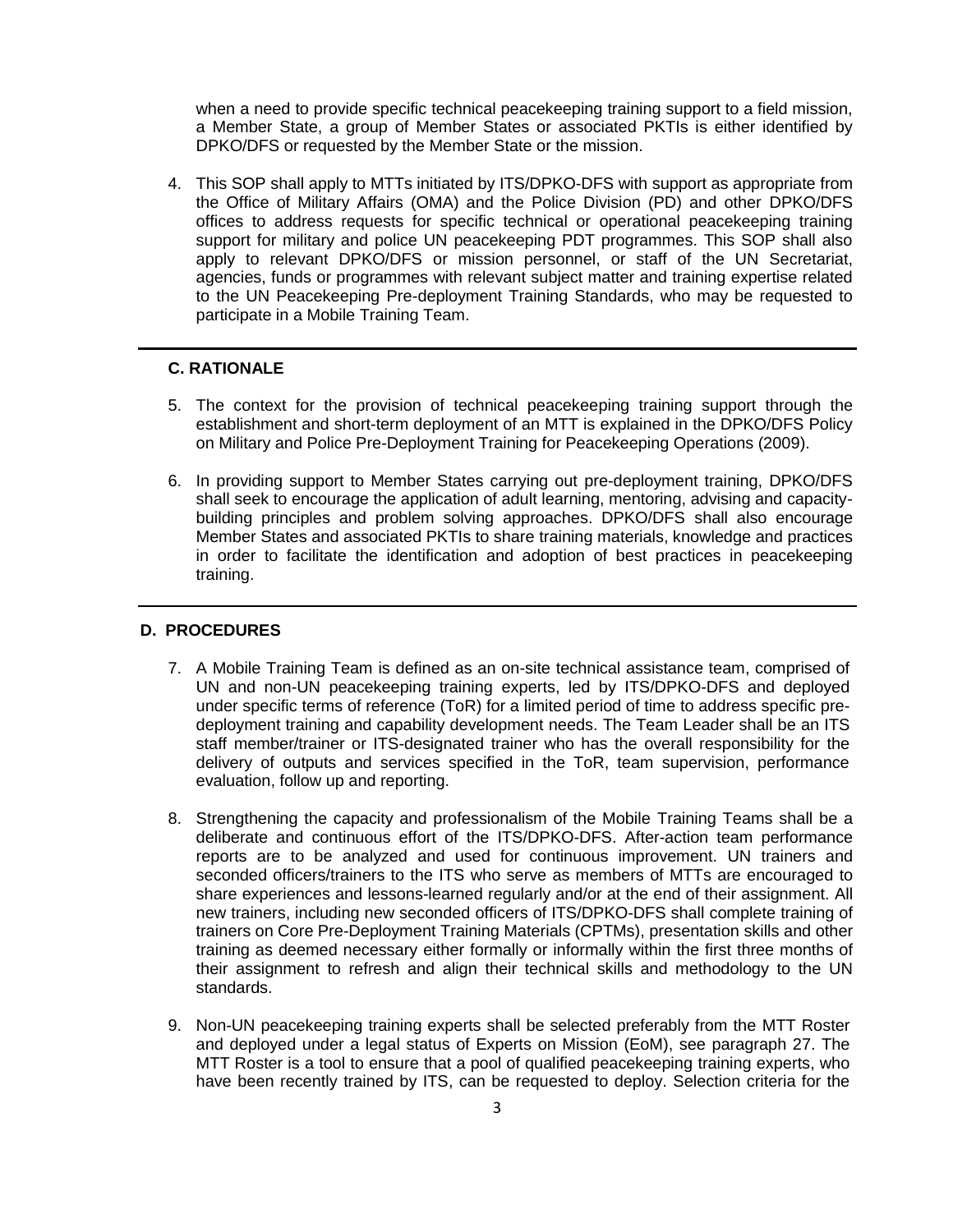MTT Roster, procedures for quality control and maintaining of the roster, and different types of ToT are specified in the 2015 ITS SOP on "Training of Trainers".

- 10. MTTs can conduct "training of trainers" (ToT) to disseminate new or updated UN peacekeeping PDT standards. ToTs can be organized at the regional or sub-regional level allowing participation of multiple Member States and PKTIs, or for a single Member State. Upon attending ToT courses, peacekeeping training institutions are expected to apply the new training materials and standards in their pre-deployment training and obtain a Training Recognition Certificate within one year. Procedures on issuing training recognition certificates are specified in the 2012 ITS SOP on "Planning for Training Recognition".
- 11. Depending on the identified need, an MTT shall be deployed to a Member State or a mission for a limited duration with agreed-upon Terms of Reference (ToR) in order to provide operational training guidance or technical advice on designing, developing, implementing, evaluating or reviewing UN peacekeeping PDT courses and programmes. The minimum standards for the design, delivery and evaluation of individual training programmes, with a particular focus on training evaluation, are specified in the 2014 DPKO/DFS Guidelines on "Design, Delivery and Evaluation of Training (Training Cycle). Examples of peacekeeping training and capability development needs which can be addressed through an MTT include:
	- Curriculum development in accordance with UN PDT standards and technical advice on ensuring consistency with the standards, including the use of Core Predeployment Training Materials and/or Specialized Training Materials
	- Training of Trainers to disseminate PDT standards
	- Technical advice on designing training and capability needs assessments and developing solutions to address identified training gaps; advice on building institutional capacity and human resources as it relates to strengthening predeployment training, including capacity of peacekeeping trainers and training coordinators.
- 12. The process for deploying a Mobile Training Team shall follow a logical sequence:
	- Step 1: Initiating
	- Step 2: Assembling
	- Step 3: Deploying
	- Step 4: Reporting and Evaluation

#### **Step One: Initiating a Mobile Training Team**

- 13. A Mobile Training Team can be requested by:
	- a. Member States and/or associated PKTIs
	- b. Field missions with specific training, capability development and re-hatting needs
	- c. DPKO and/or DFS upon identifying peacekeeping training priorities, gaps, emerging needs and/or establishing new partnerships, etc.
- 14. When defining a response to a peacekeeping training request of a Member State (whether identified by the Member States or DPKO/DFS), ITS will consider a range of training tools and services outlined in the Policy on Support to Military and Police Pre-deployment Training for UN Peacekeeping Operations (2009). The decision to establish and deploy an MTT will be made in close consultation with the Office of Military Affairs and/or the Police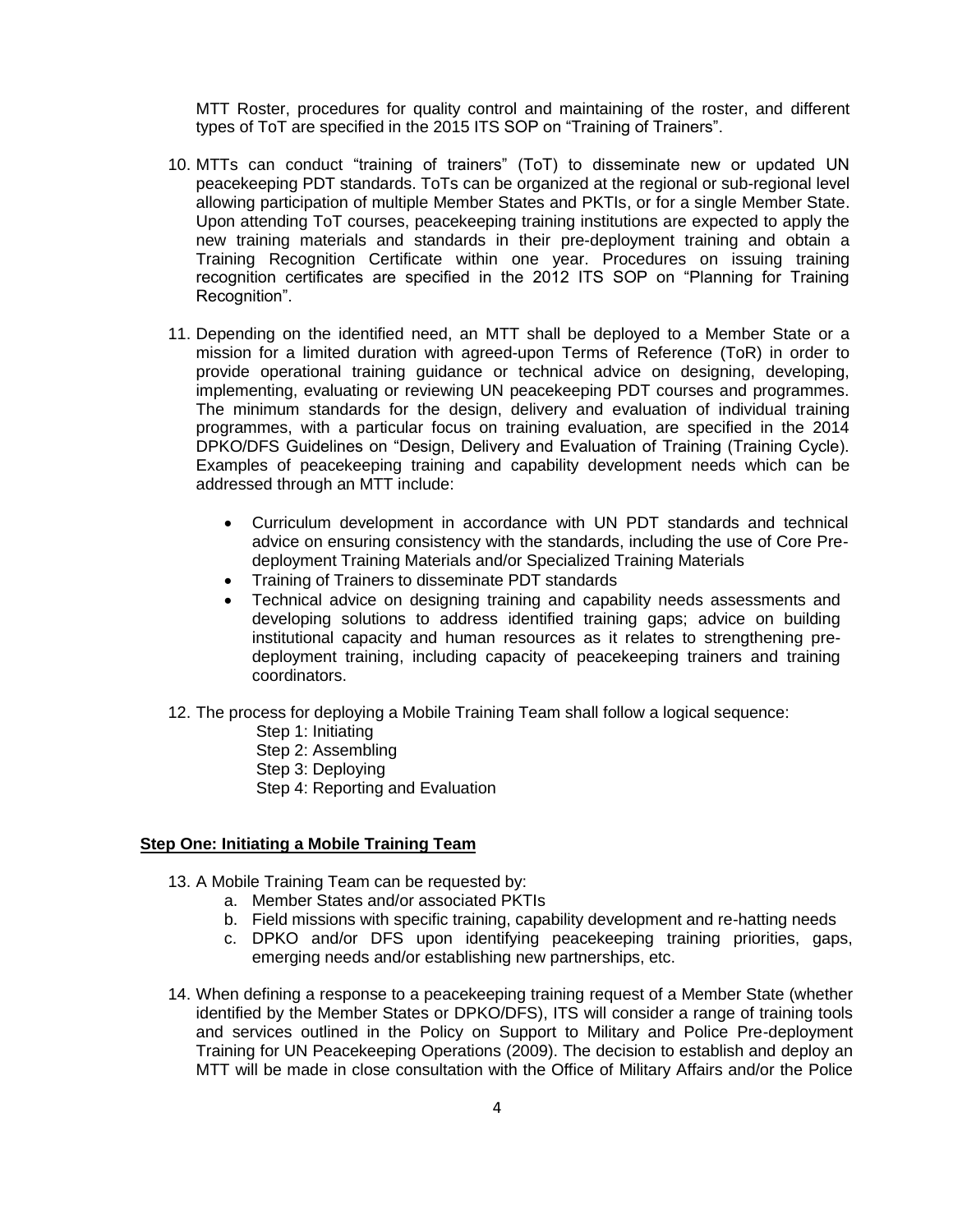Division, relevant substantive experts, and the Member State, and shall be based on consideration of overall DPKO/DFS priorities.

- 15. The following impact assessment may be necessary for the decision-making regarding an MTT deployment:
	- The likely impact on the regional and international peacekeeping training partnerships and ensuring a balanced support in terms of peacekeeping training
	- The likely impact on the capability development and operational readiness of uniformed peacekeepers
	- The likely impact on the rapid deployment of uniformed peacekeepers from new, emerging and current troop and police contributing countries
	- The likely impact on the success of UN peacekeeping operations and delivery of mandated tasks

#### **a) MTT request from a Member State**

- 16. If an MTT is requested by a Member State or associated PKTI, such a request must be submitted to ITS/DPKO-DFS in writing in either English or French in the format provided in the Annex 2 "Request for Technical Training Support (MTT Deployment)". The request shall be addressed to the Under-Secretary-General for Peacekeeping Operations in a 'Note Verbale' through a Member State's Permanent Mission to the UN in New York. This request must be submitted at least three months before any preferred dates for technical or operational training support to allow time for consideration, administrative arrangements including diplomatic agreements and for establishing the team of specialists. ITS shall establish and maintain a database of all requests for technical training support from Member States and associated PKTIs.
- 17. Upon receipt of a request from a Member State, ITS/DPKO-DFS shall, as outlined in paragraph 15 and 16, determine whether the deployment of an MTT is feasible and the most appropriate response to the identified peacekeeping training need taking into consideration of DPKO/DFS priorities. Such a response will generally be provided to the requesting Member State within four weeks of the submission of the request.
- 18. If ITS/DPKO-DFS determines that the deployment of an MTT is feasible, the Chief of ITS shall formally notify the Member State accordingly in writing, specifying:
	- a. Acceptance of the request and any additional information required from the Member State or PKTI to assemble the MTT and define its Terms of Reference,
	- b. An indicative timeframe and Roll-out Plan defining all necessary steps from approving the ToR and/or Exchange of Letters (EoL) to assembling and deploying the MTT.
- 19. The Chief of ITS shall also inform the requesting Member State in writing if a decision has been made not to deploy an MTT. Such a notification shall include advice and recommendations on alternative services or tools such as ToT support, written guidance, bilateral support from other organizations, partnership options, etc., which the Member State may use to address its peacekeeping training need.

#### **b) MTT requests from field missions**

20. A field mission may request an MTT for specific technical assistance to support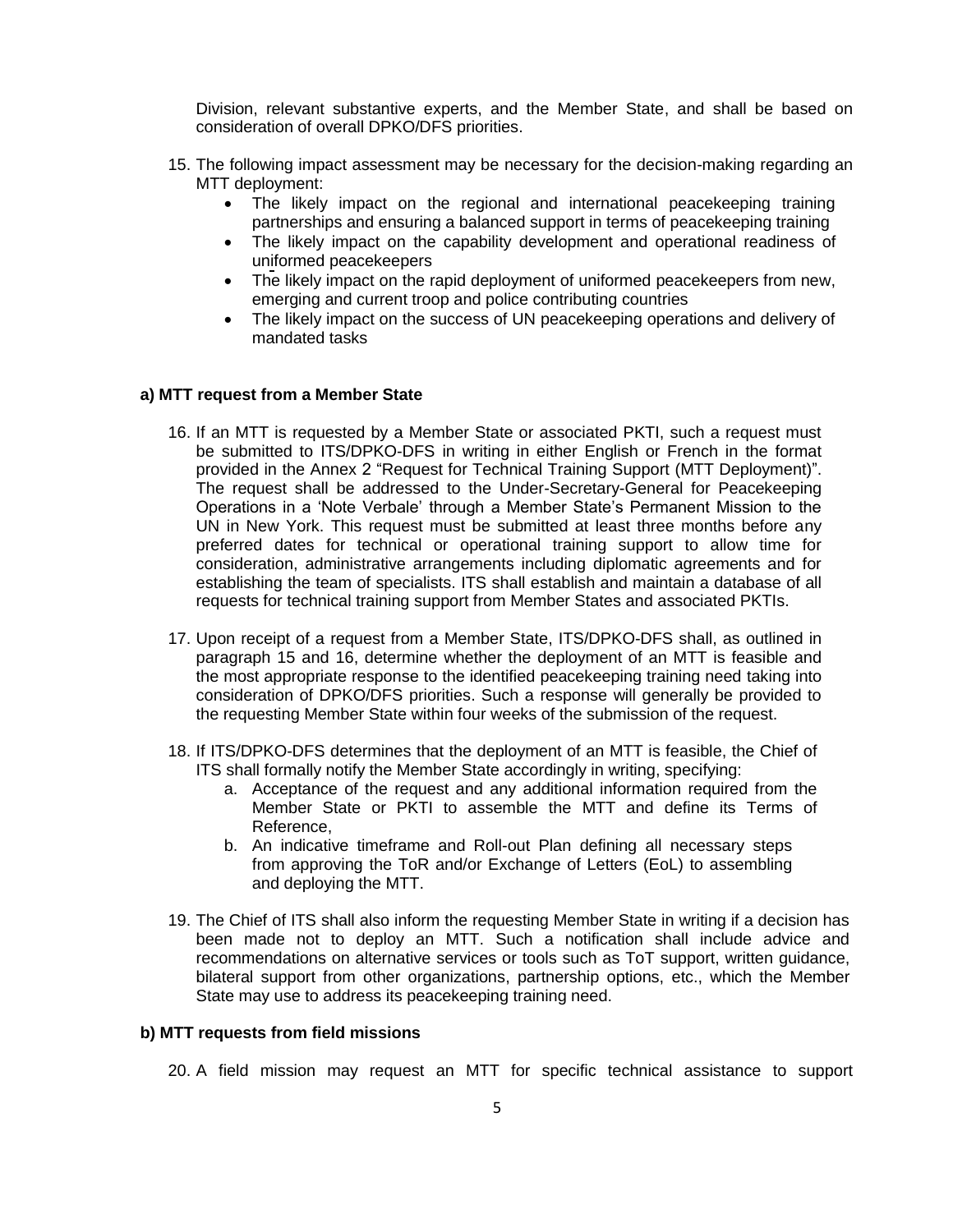peacekeeping training for its uniformed personnel. A particular need may arise related to re-hatting from a non-UN mission to a UN-led field mission. Initial training needs and capability assessments are to be undertaken to determine the full range of re-hatting/ reconfiguration needs and the contingent's capabilities and shortfalls. Based on a quick assessment, ITS/DPKO-DFS shall propose a ToR and seek agreement from the Head of Mission and/or Contingent Commander of the receiving mission.

# **c) MTT offer by DPKO/DFS**

21. If a need to provide specific technical or operational peacekeeping training support to a field mission, Member State, a group of Member States or associated PKTIs is identified by DPKO/DFS then ITS will consult with the partners concerned. This consultation will seek to ascertain whether deployment of an MTT is considered useful by the receiving partner/s and gather supplementary information. If ITS/DPKO-DFS and the partners agree that deployment of an MTT is feasible and addresses an agreed-upon peacekeeping training need, the Chief ITS will formally notify the mission or the Permanent Mission of the relevant Member State in writing as described in paragraph 19, including a draft Terms of Reference.

#### **Step Two: Assembling a Mobile Training Team**

- 22. After receiving the additional information requested from the Member State or associated PKTI, ITS/DPKO-DFS will then develop a Terms of Reference for the MTT outlining the objectives, scope, duration and expected outcomes of the technical support to be provided. The MTT Terms of Reference shall specify:
	- i. Background and Objectives
	- ii. Scope, Limitations and Methodology
	- iii. Duration and Timeline
	- iv. Expected Outcomes and Responsibilities
	- v. Reporting and Follow-up
- 23. An Exchange of Letters (EoL) is a formal written agreement between the United Nations and a Member State with a view to establish and deploy a Mobile Training Team outlining terms, conditions and responsibilities for each partner including cost-sharing and logistic arrangements necessary for the successful deployment and functioning of an MTT. It also cites the Convention on the Privileges and Immunities of the United Nations as it relates to, among others, visas and entry permits for trainers, resource persons, participants, etc.
- 24. The Terms of Reference and Exchange of Letters are a DPKO/DFS requirement to facilitate the necessary administrative support, including diplomatic clearances for MTT members. The draft ToR and EoL shall be consulted with the requesting partner and/or Member State prior to approval by DPKO/DFS. A request to adjust or otherwise modify any terms and conditions specified in the final agreements will necessitate further consultations and subsequent agreement among all partners involved.
- 25. The composition of an MTT shall be decided on a case-by-case basis and tailored to the TOR. Unless otherwise agreed within DPKO/DFS, ITS shall lead the Mobile Training Team. Members of an MTT will be drawn both from within and outside the UN system as needed. This may include DPKO/DFS personnel, IMTC or other mission personnel, staff of the UN Secretariat, agencies funds or programmes, and Member States' trainers with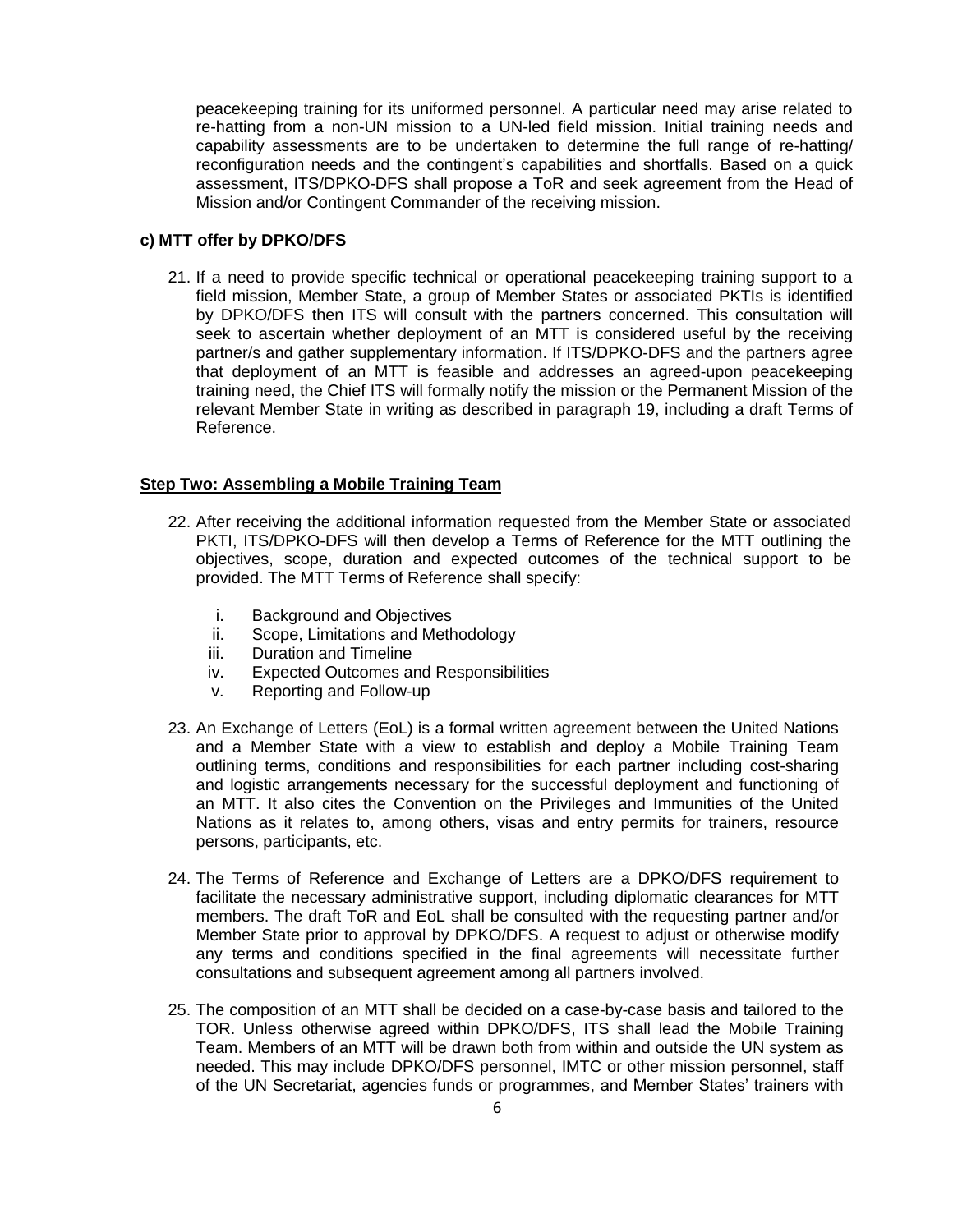relevant subject matter or training expertise.

- 26. Member States' trainers shall normally be selected from the MTT Roster which has mechanisms to ensure the quality and up-to-date knowledge and skills of the trainers rostered. Selected Member States' trainers shall be deployed as a part of MTT under the legal status of "Experts on Mission" (EoM) as specified in "Regulations Governing the Status, Basic Rights and Duties of Officials other than Secretariat Officials, and Experts on Mission"<sup>1</sup>.
- 27. As per the Regulations, EOM are experts and officials other than Secretariat officials and staff performing assignments for the Organization. These experts shall be accorded privileges and immunities necessary to enable them to carry out their missions for the United Nations and their responsibilities are not national but exclusively international. Officials and experts on mission shall hold the highest standards of efficiency, competence and integrity. The Regulations further specify EoM's conduct, accountability, safety and security issues. Each trainer selected to be part of the MTT shall make a written declaration as specified in Part II, Regulation 1 "Status" of the Regulations and receive a copy of the Regulations.
- 28. No fee or other forms of remunerations are payable to EoM. However, their travel expenses, including per diem for the duration of the travel will be borne by the United Nations. EoM shall be solely responsible for arranging, at own or employer's expense, life, health and other forms of insurance considered appropriate to cover the assignment period.
- 29. All EoM selected to be a member of the MTT, ITS/DPKO-DFS shall sign on "Agreement for Experts on Mission" (Annex 4) and an individual work plan outlining the tasks, duties, roles and responsibilities of the assignment.

#### **Step Three: Deploying a Mobile Training Team**

l

- 30. ITS/DPKO-DFS is responsible for deploying the MTT. In general an MTT deployment will not exceed two weeks. The MTT leader will communicate progress to Chief of ITS on a regular basis in the manner and frequency agreed upon, and is responsible for ensuring that the terms of reference are implemented.
- 31. Throughout the MTT deployment, the team leader shall seek to convene regular briefings to the senior management of the "receiving" training institute and/or partners to provide an update on the MTT activities, their findings and any specific recommendations being considered. The team leader may present an outline of the Final Report and intended recommendations. The purpose of these consultations and briefings is to ensure the involvement of all parties and ownership of the process by the partners thus increasing the likelihood that the recommendations will be implemented.

<sup>&</sup>lt;sup>1</sup> ST/SGB/2002/9 "Regulations Governing the Status, Basic Rights and Duties of Officials other than Secretariat Officials, and Experts on Mission"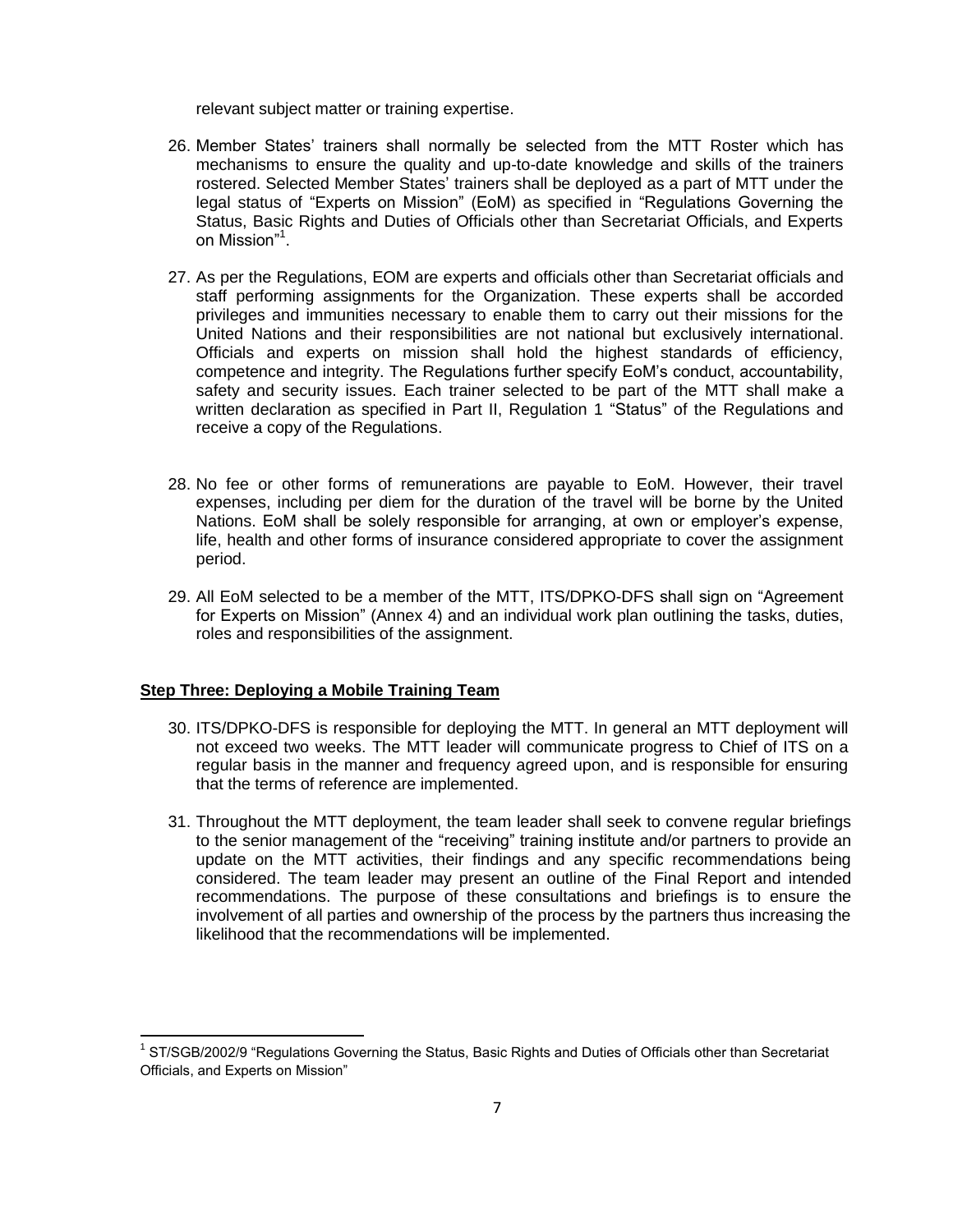#### **Step Four: Reporting and Evaluation of a Mobile Training Team**

- 32. The MTT leader is responsible for preparing the final report of the MTT mission. The report will be consulted with relevant DPKO and DFS offices and approved by the Chief of ITS within four weeks of the conclusion of the MTT activity. The Chief ITS may determine the need to provide additional advice, information or recommendations to this report to ensure UN organizational or other cross-cutting issues are addressed, and this separate input shall be clearly indicated as such in the report. Once approved, the report shall be issued to the mission, Member State or associated PKTI concerned. The final report shall include, as a minimum, the following:
	- a) The approved MTT Terms of Reference, including the summary of the team composition and specialist roles
	- b) The specific and/or additional issues identified by the team during the deployment that influenced the identified training support need
	- c) The actions conducted by the team to address the need
	- d) The dates and the nature of the MTT briefings conducted for the clients (partners, training staff and/or senior management) during its deployment
	- e) The outcome of the MTT activity and specific recommendations to address the identified need, challenges and gaps
	- f) Other recommendations not directly related to the identified training support need but considered useful for enhancing the PDT course management and facilitation
	- g) Peacekeeping training best practices to be documented and shared
	- h) Additional information collected during the visit to be included in the ITS database on UN peacekeeping training as appropriate.
- 33. The MTT leader shall submit a report on the performance of MTT members, including a recommendation on whether they should be considered for future MTTs.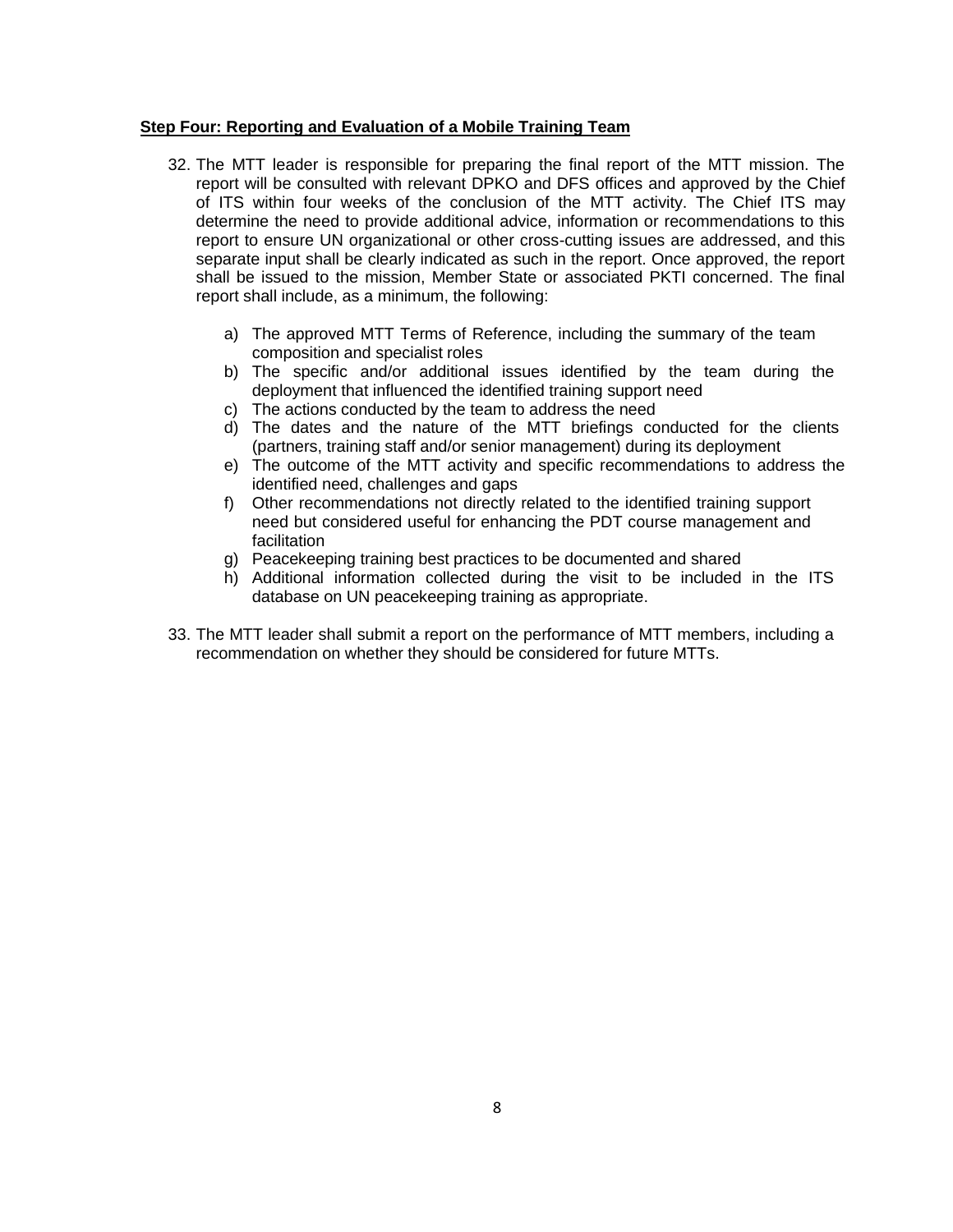#### **TERMS AND DEFINITIONS**

**Mobile Training Team (MTT):** An on-site technical assistance team, comprised of UN and non-UN peacekeeping training experts, led by ITS/DPKO-DFS and deployed under specific terms of reference for a limited period of time to address specific pre-deployment training and capability development needs.

**Peacekeeping Training Institution (PKTI):** National, regional or international training center or institution (such as a staff college) providing training to military and/or police personnel in preparation for service in a DPKO-led peacekeeping operation.

**Pre-Deployment Training (PDT)**: Generic, specialized and mission-specific peacekeeping training that is based on United Nations standards and takes place prior to deployment to a DPKO-led mission. This training is delivered by Member States to military and police personnel/units in their home country and by the Integrated Training Service (ITS) for civilian personnel.

**UN Peacekeeping PDT Standards:** An authoritative document outlining the objectives of training, target audience, course specifications, and supplementary training materials which fulfill the course specifications (specifically Core Pre-deployment Training Materials (CPTM) and relevant Specialized Training Materials (STMs)). UN Peacekeeping PDT Standards have the objective of preparing particular categories of personnel to effectively carry out their duties in a DPKO-led peacekeeping operation in accordance with UN policies and guidance.

#### **F. REFERENCES**

#### **Normative or Superior References**

UN General Assembly Resolution 49/37, dated 9 February 1995 DPKO/DFS Policy on Military and Police Pre-Deployment Training for Peacekeeping Operations (2009)

#### **Related Policies**

DPKO/DFS SOP on Training of Trainers (2009)

#### **G. MONITORING AND COMPLIANCE**

Monitoring of the implementation and adherence to this SOP is to be undertaken by the Chief of the Integrated Training Service.

#### **H. CONTACT**

Chief Integrated Training Service; Policy, Evaluation and Training Division, email: peacekeepingtraining@un.org

#### **I. HISTORY**

This is a revision of an approved SOP (October 2009) to meet internal ITS needs.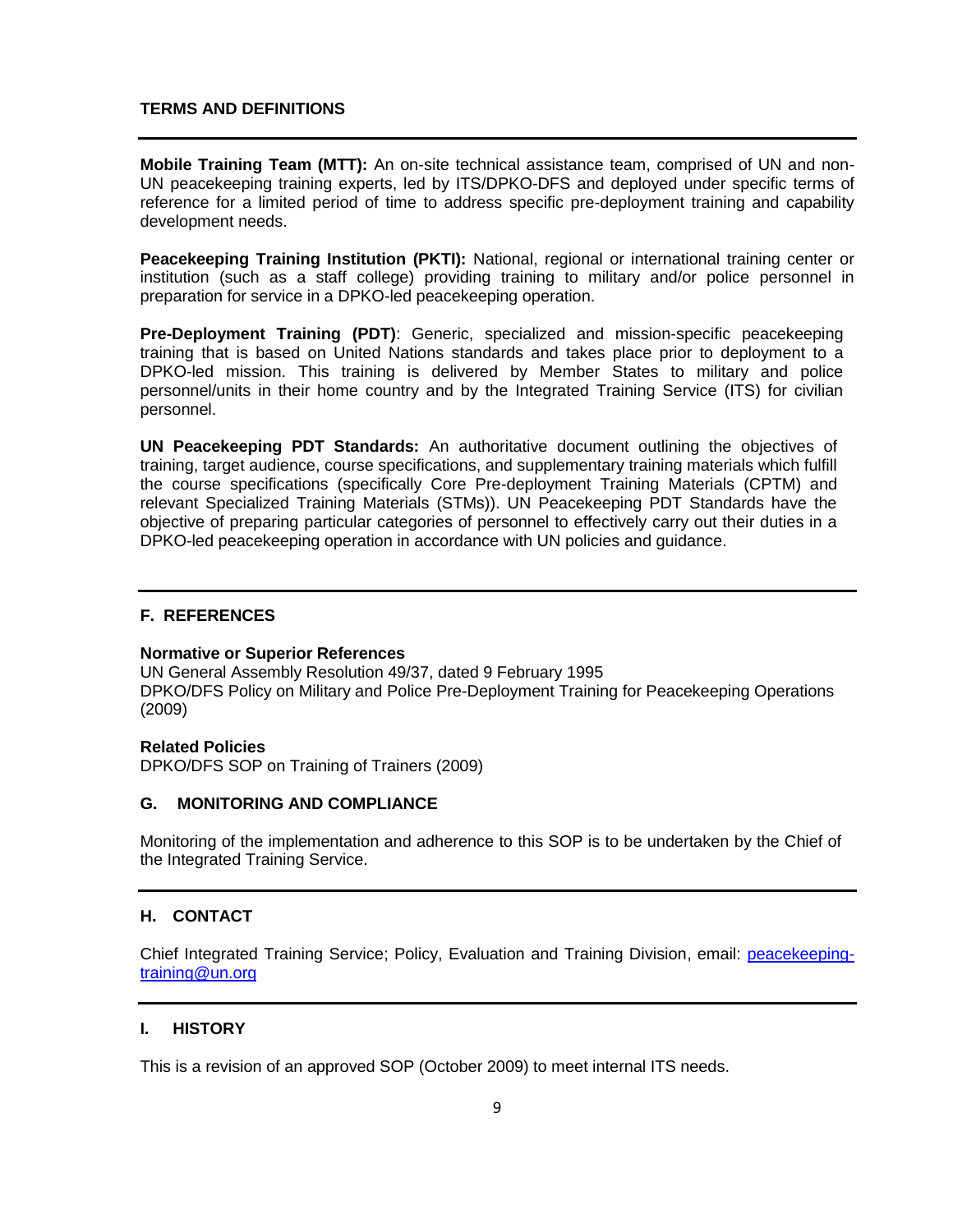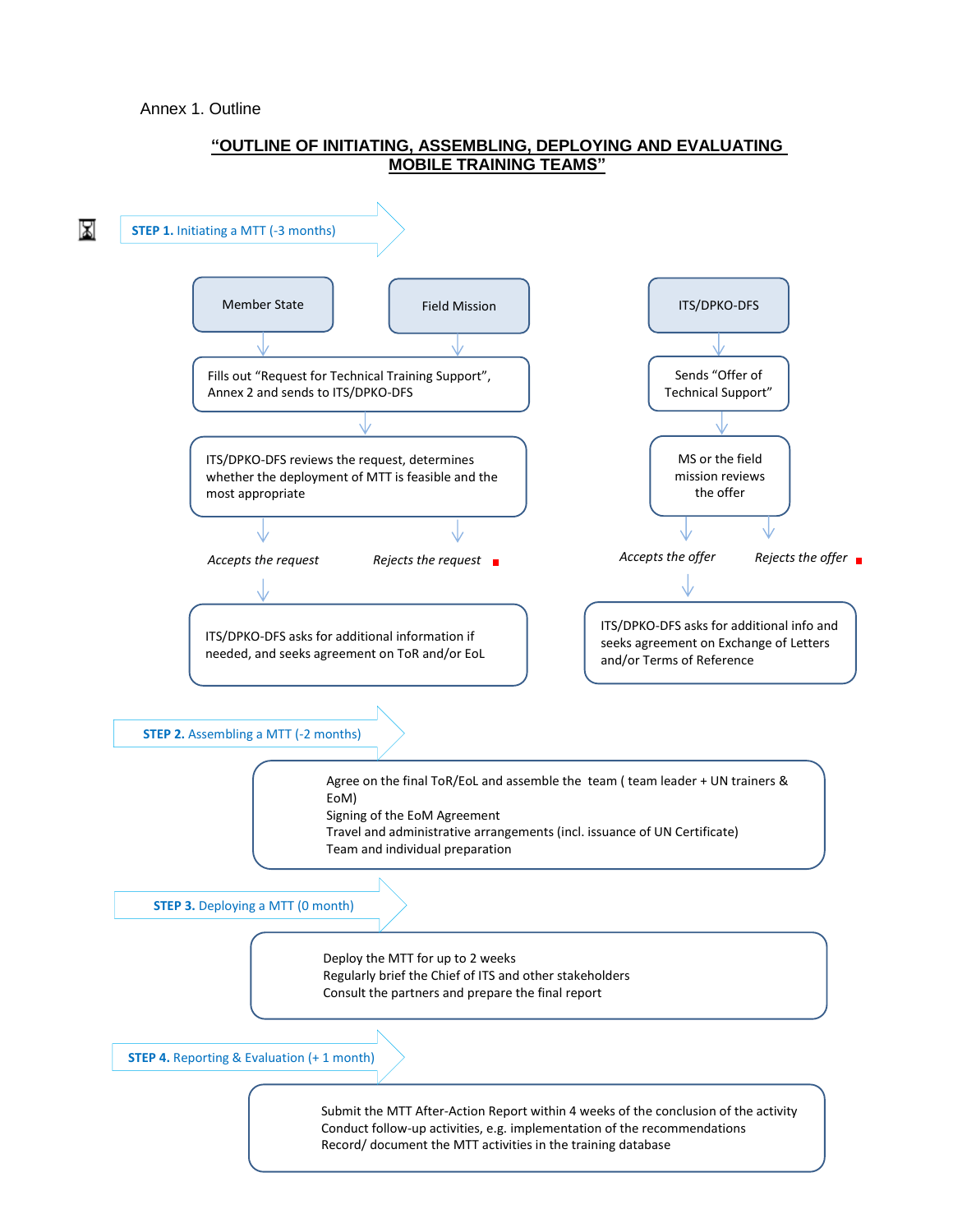# **REQUEST FOR (OFFER OF) TECHNICAL TRAINING SUPPORT - MTT Deployment**

## **1. Details of the requesting Organization and contact persons**

*Please include the following:*

- *a. Full official title of the Organization delivering the PDT course and its contact details*
- *b. Name of the contact person/s, official title and contact details*

# **2. Description of the PDT programme or course**

*Please answer the following:*

- *a. Official programme or course title*
- *b. Course objectives and target audience*
- *c. Maximum number of participants per course*
- *d. Course duration (the number of actual class/session days)*
- *e. Frequency a year (how often will this course be delivered?)*
- *f. Course language*

*(Please note: A copy of the full course curriculum and specifications can be attached)*

# **3. Description of the specific technical training support need**

*Please provide a description of the specific training or capacity development needs and/or issues* for which you are seeking technical assistance or support from DPKO/DFS. Any additional *supporting and background documents, e.g. findings of training needs assessment, performance review, emerging needs, etc. can be attached here.* 

#### 4. **Preferred dates for a technical training support visit**

- *a. Preferred dates: (please note: this request must be submitted at least three months before the preferred date to allow time for consideration, establishing the team of specialists and arranging travel.)*
- *b. Alternative dates*

*Please include an explanation for preferring these dates (for example, whether the preferred dates are linked to the period the PDT course will be conducted, or when critical training staff are available.)*

# **5. Expected outcomes from the technical training support visit**

*What are the expected outcomes from this technical support visit? Please provide your assessments of how this technical training support visit positively impacts your mission's/institution's/country's contribution to current or planned/anticipated UN peacekeeping operations.* 

**6. Description of previous visits from UN peacekeeping training specialists:**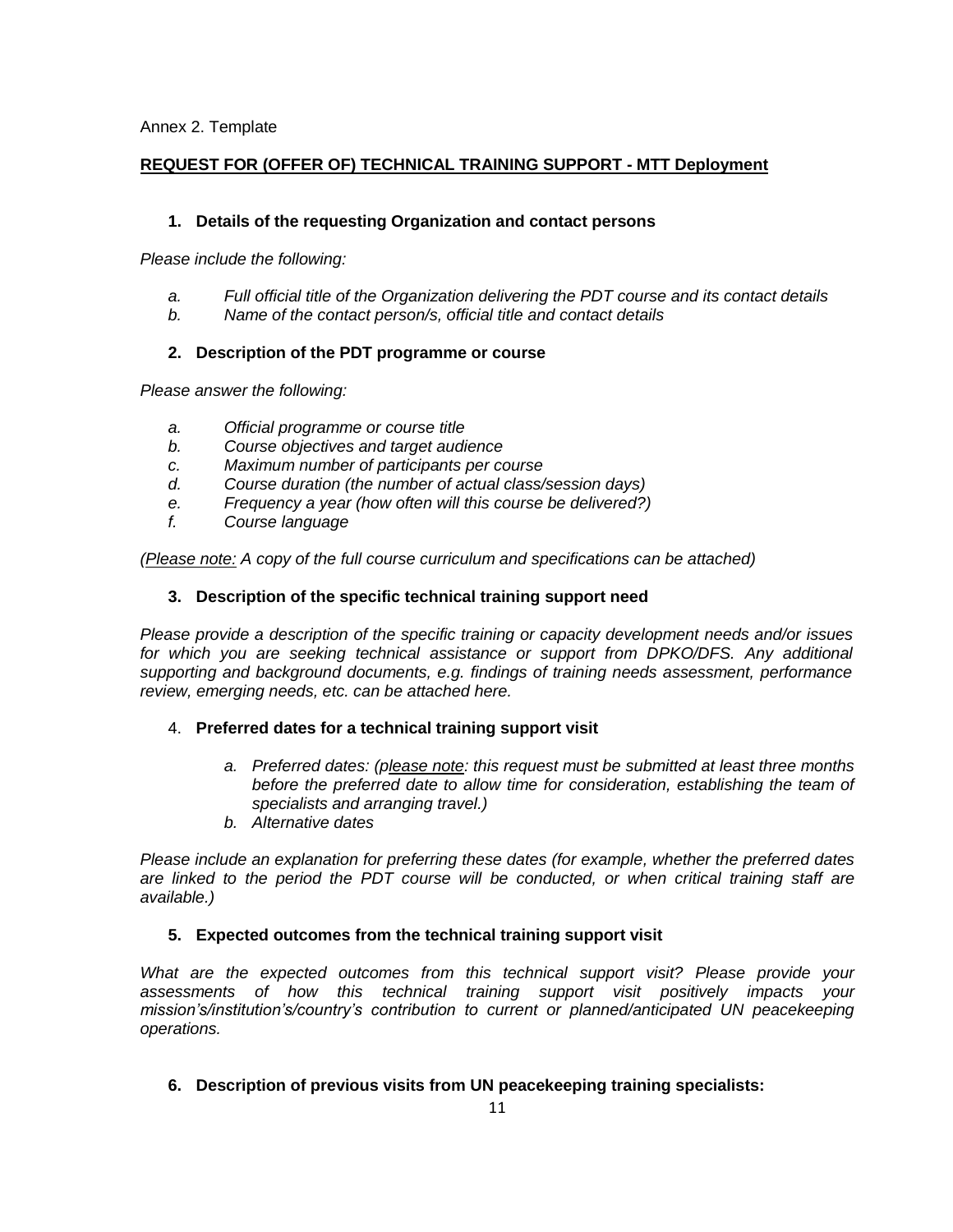*Please answer the following:*

- *a. Has your mission/institution/country previously been assisted or advised through a visit from UN peacekeeping training specialists (Mobile Training Team, Operational Advisory Visit or other specialist advisory teams)?*
- *b. If Yes:*
- *Describe the specialist team(s) that provided the on-site advice or assistance.*
- *Provide the date(s) of previous visit(s).*
- *Describe the identified need that the previous visit(s) sought to address and an explanation on the outcome. In particular, did the previous visit(s) address the need and if not, why not?*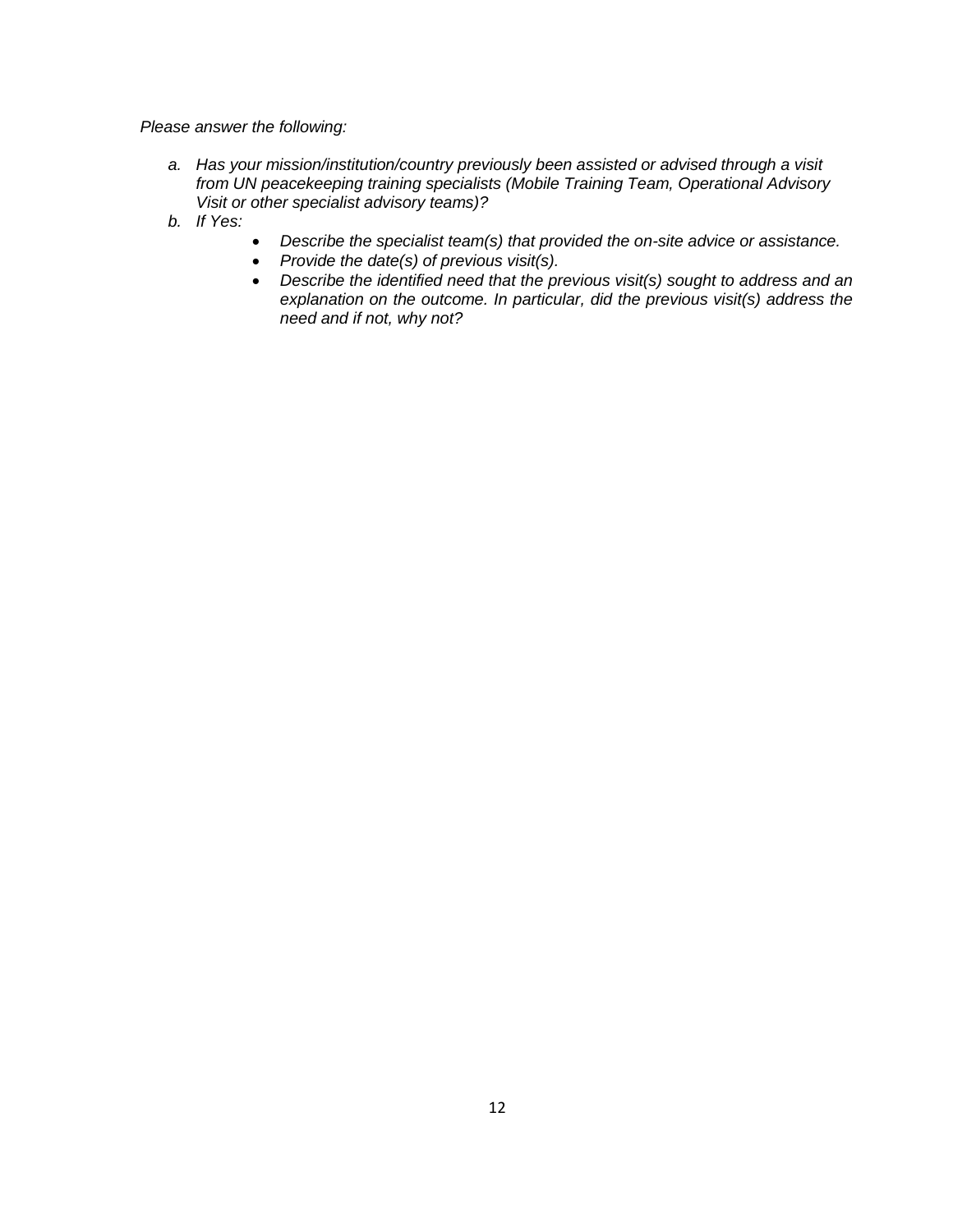Annex 3. Template

# **TERMS OF REFERENCE FOR MOBILE TRAINING TEAM**

# **I. Background and Objectives**

*Insert a brief narrative here on peacekeeping training priorities and how this particular MTT will assist the "receiving partner" to reach the likely impact as outlined in the paragraph 16 of the SOP. State the objectives of the MTT deployment as clearly as possible. These objectives should be referred and answered to during the reporting and follow-up phase, upon completing the work of the mobile training team.* 

# **II. Scope, Limitations and Methodology**

The MTT will address issues related to … However, the team will not address ….

- List of tailor-made support services, tools and measures to be offered / suggested
- Methodology of the technical support to be provided, e.g. organizational and task analysis, qualitative and/or quantitative analysis, etc.
- Composition and skill sets of the MTT members, brief description of their roles and responsibilities

# **III. Duration and timeline of activities**

- MTT deployment date: …
- Timeframe for each activity (e.g. phase 1, 2.., week 1 & 2...): …
- Any requirements for preliminary or preparatory measures (e.g. access to all materials and training records and databases, presence of key trainers and resource persons for consultations, observation of a PDT, etc.)

#### **IV. Expected Outcomes and Responsibilities**

- Expected Outcome 1: ...
- Expected Outcome 2: …

#### Responsibilities:

- 1. Mobile Training Support Team of ITS/DPKO-DFS, an on-site technical support group consisting of …. Members, will be responsible for the following tasks:
	- a. …
	- b. …
- 2. Receiving Mission/Training Institute/Country will be responsible for the following tasks:
	- a. ...
	- b. …

# **V. Reporting and Follow-up**

- Requirements and timeline for reporting and final evaluations
- List of suggested follow-up actions/ recommendations for all partners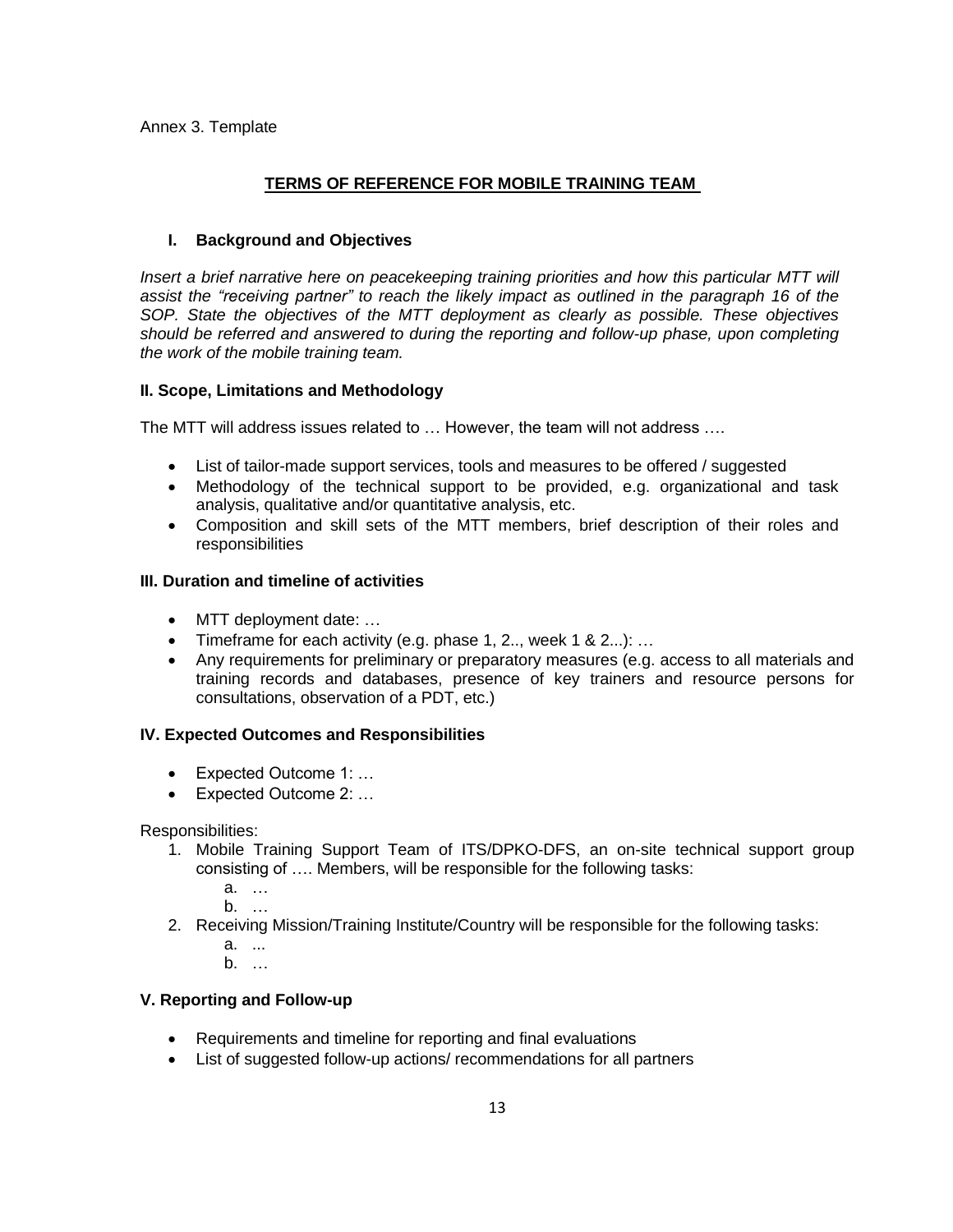#### **AGREEMENT FOR EXPERTS ON MISSION**

- 1. A Mobile Training Team is defined as a team of UN and non-UN peacekeeping training experts deployed under specific terms of references for a limited period of time to address specific pre-deployment training and capability development needs. This agreement pertains to non-UN staff only.
- 2. This Agreement is entered between the Integrated Training Service, DPKO/DFS and ……….………………………………………………………………………………………………. . The contract of the contract of the contract of the contract of the contract of the contract of the contract of the contract of the contract of the contract of the contract of the contract of the contract of the contrac

(*name, job title, organization and country),* hereafter referred to as "Expert on Mission" (EoM) to be part of the Mobile Training Team.

- 3. The EoM shall not be regarded, for any purposes, as being either a "staff member" or an "official" of the United Nations. No fee or remuneration is payable.
- 4. **Agreed Tasks:**

 $4.1...$  $4.2...$ 

- **5. Duration of Agreement:** (*up to 2 weeks)*
- 6. **Work Location:** The Expert on Mission shall perform the work assignment at the following location/s: ………….…………………. The UN will bear the travel costs, including per diem.

# 7. **Regulations Governing the Status, Basic Rights and Duties of Officials other than Secretariat Officials, and Experts on Mission**

- $\Box$  Declaration: "I solemnly declare and promise to exercise in all loyalty, discretion and conscience the functions entrusted to me by the United Nations, to discharge these functions and regulate my conduct with the interests of the United Nations only in view, and not to seek or accept instructions in regard to the performance of my duties from any Government or other source external to the Organization."
- □ Standards of Conduct: The EoM shall comply with the standards of conduct set forth in the Secretary-General's Bulletin, ST/SGB/2003/19 of 9 October 2003, concerning "Special measures for protection from sexual exploitation and sexual abuse".